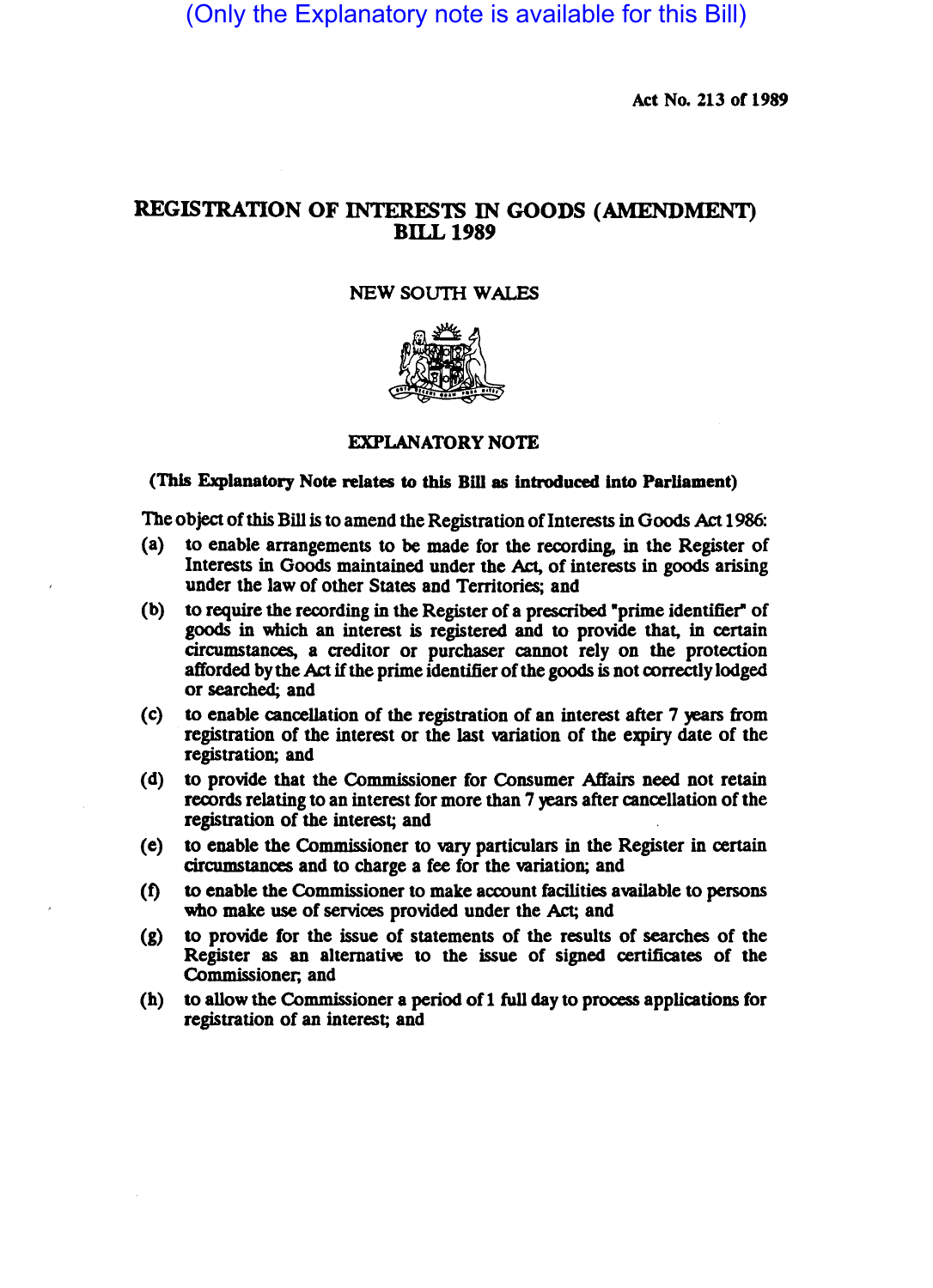- $(i)$  to establish the "Registration of Interests in Goods Account" in the Special Deposits Account in the Treasury and to provide for the payment into that account of application and other fees and the payment out of that account of compensation payments and other payments; and
- (j) to specify circumstances in which compensation is not payable to a creditor who suffers loss under the Act; and
- (k) to clarify certain expressions and provisions in the Act; and
- (1) to enable regulations to be made with respect to fees and charges under the Act; and
- (m) to make provision for consequential matters; and
- (n) to enact savings and transitional provisions.

Clause 1 specifies the short title of the proposed Act.

Clause 2 provides for the proposed Act to commence on a proclaimed day or days.

Clause 3 is a formal provision which gives effect to the Schedule of amendments.

#### SCHEDULE 1 - AMENDMENTS

#### Use of the Register by other States and Territories

Schedule 1 (1) (a), (c), (d) and (f), (8) (a) and (c), (9) (a), (10), (11) and (12) make provision whereby another State or a Territory can make use of the Register by being prescribed by the regulations as a "participating State". Interests in goods that arise under the law of the participating State will be able to be registered on the NSW Register and will be given protection by the law of the participating State as a result of being registered. Compensation will be payable under the Act to creditors in participating States who suffer a loss because of the scheme (in the same cirCUmstances as NSW creditors can be compensated). There will be provision for the Minister to enter into an agreement with a participating State to provide for administrative arrangements (including fee sharing) and reimbursement of NSW for compensation costs.

#### "Prime identifier"

Schedule 1 (1) (e), (2), (5) (c) and (9) (b) make provision for a "prime identifier" of goods for the purposes of the registration of interests in those goods. In relation to motor vehicles, it is envisaged that the prime identifier will be the chassis number or the vehicle identification number (VIN). Entries on the register in respect of goods will have to specify the prime identifier. A search of the Register that reveals no encumbrances will be evidence only in relation to the goods identified by the prime identifier even if there is a discrepancy between the prime identifier and other information (such as engine and registration numbers, which can change). A creditor who gives the wrong prime identifier when lodging an application for registration will lose the right to claim compensation.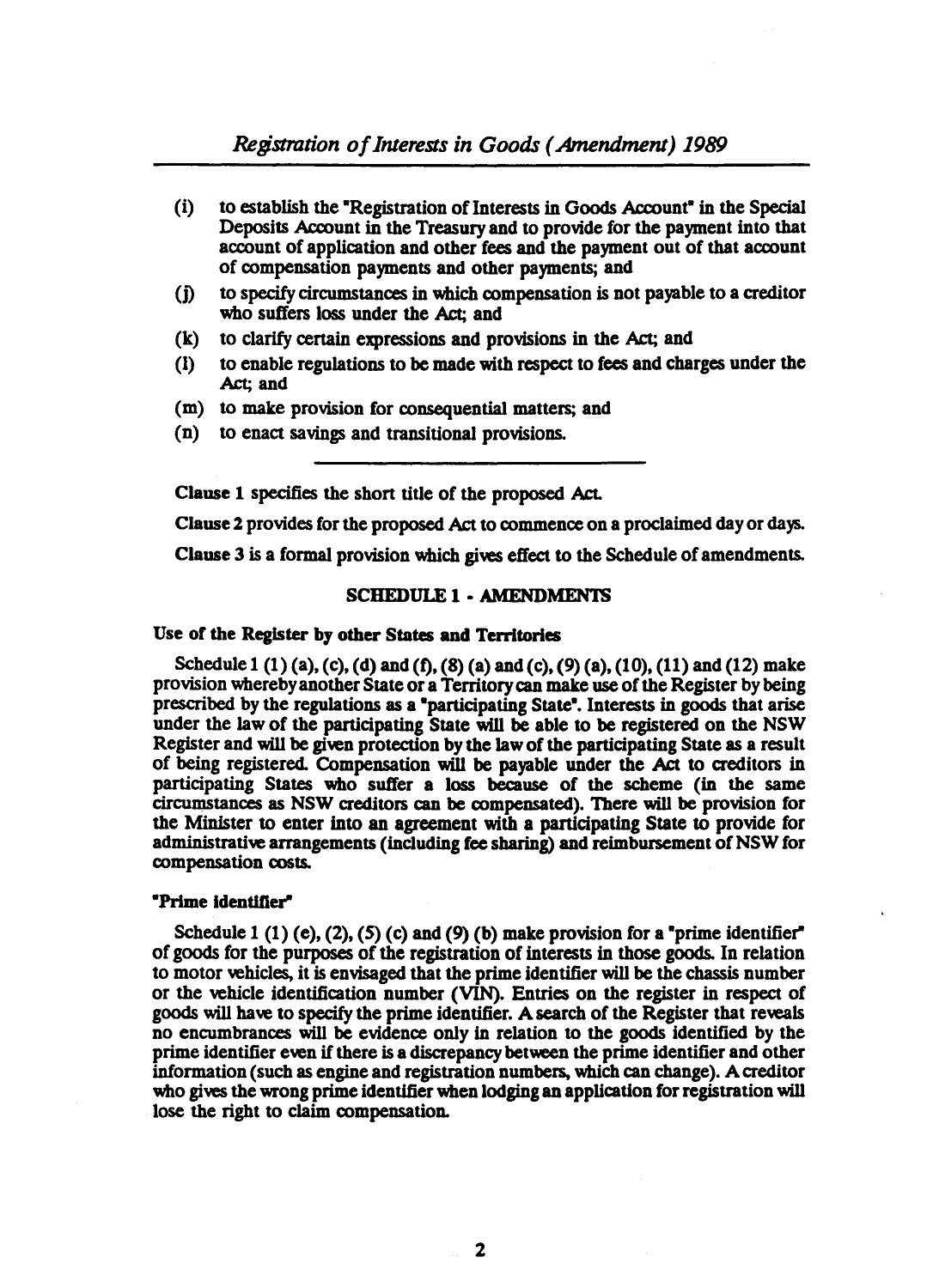### Ren wal or cancellation of registration after 7 years

Schedule 1 (4) (a) and (b) enable the Commissioner to cancel the registration of an interest after 7 years from registration of the interest or the last variation of the expiry date of the registration, after giving the holder of the interest notice and an opportunity to apply for variation of the expiry date.

### Records

Schedule 1 (4) (c) provides that the Commissioner need not retain records relating to a registered interest in goods for more than 7 years after registration of the interest was cancelled.

### Variation of particulars in the Register

Section 6 of the Principal Act currentiy allows. the Commissioner to vary information relating to an interest on the Register if the Commissioner is satisfied that the information is inaccurate.

Schedule 1 (3) requires notification to be given of such a variation and enables the Commissioner to charge the creditor concerned a fee.

If the prime identifier of goods or 2 or more other particulars relating to goods is or are proposed to be varied, the Commissioner must seek confirmation of the variation from the holder of the registered interest in the goods and, if the proposed variation is not confirmed, may cancel the registration of the interest

#### **Statements**

Schedule 1 (5) (a) and (b) make it clear that a certificate relating to a search of the Register can be issued in the form of a statement or in another form approved by the Commissioner and need not be signed by the Commissioner.

#### Account customers

Schedule 1 (13) inserts into the Act proposed section 16A which enables arrangements with respect to account facilities to be made with the Commissioner. The Commissioner will be able to withdraw those facilities if an account customer is more than 60 days in arrears or any rondition of the account arrangements is not complied with.

# Registration of Interests in Goods Account

Schedule 1 (7) provides for the establishment of a Special Deposits Account in the Treasury to be called the Registration of Interests in Goods Account. Fees under the Act will be paid into the acrount which will be used to pay compensation claims and any amounts payable under administrative and fee sharing arrangements with a participating State. If the funds in the account are insufficient, provision is made for the Treasurer to advance money to rover the shonfalL Any such advance will be repaid wben there are sufficient funds in the account to do so.